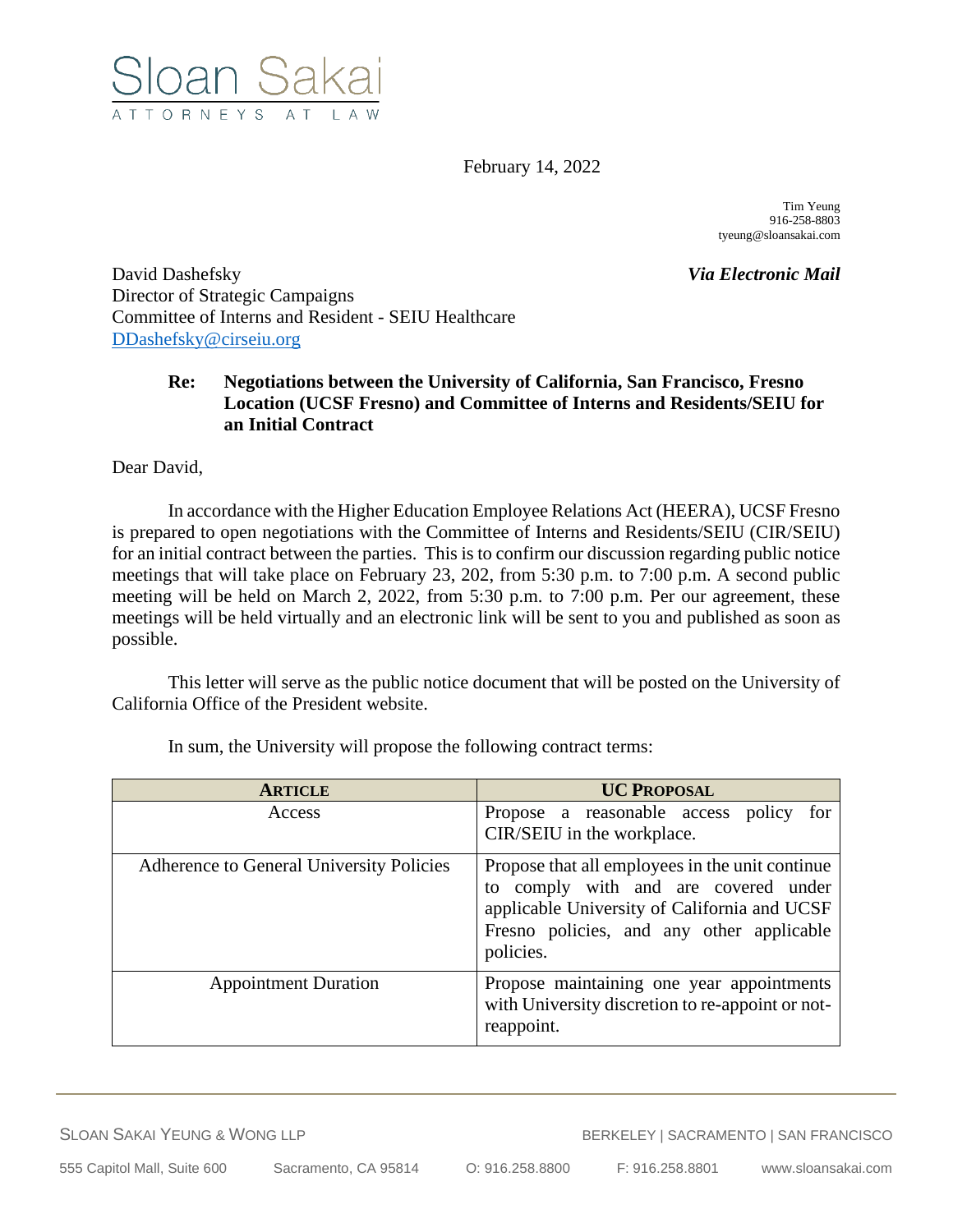

| <b>Benefits</b>           | Continue to provide quality benefits that<br>include, but are not limited to: health, dental,<br>vision, accidental death and dismemberment,<br>long term disability, malpractice insurance,<br>meal assistance and access to parking and<br>transportation services as available. Required<br>participation in the University of California<br>Defined Contribution (DCP) as safe harbor<br>participants. Preserve ability to make updates<br>as necessary to health and welfare benefits on<br>an annual basis. |
|---------------------------|-------------------------------------------------------------------------------------------------------------------------------------------------------------------------------------------------------------------------------------------------------------------------------------------------------------------------------------------------------------------------------------------------------------------------------------------------------------------------------------------------------------------|
| Discipline/Dismissal      | Propose that employees shall not be dismissed<br>from employment without academic due<br>process as outlined in either the UCSF Fresno<br>House Staff Handbook or the UCSF Fresno<br>House Staff Portal at:                                                                                                                                                                                                                                                                                                       |
|                           | https://www.fresno.ucsf.edu/housestaff-<br>portal/policies-procedures/                                                                                                                                                                                                                                                                                                                                                                                                                                            |
| Dues Deduction/Agency Fee | Ensure a mechanism to deduct union fees/dues<br>through payroll deduction that provides for full<br>indemnification for the University.                                                                                                                                                                                                                                                                                                                                                                           |
| Duration                  | Propose a multi-year contract.                                                                                                                                                                                                                                                                                                                                                                                                                                                                                    |
| Grievance/Arbitration     | Propose a grievance/arbitration policy to<br>adjudicate allegations of contract violations.<br>Ensure that issues related to academic due<br>process are outside the grievance procedure.                                                                                                                                                                                                                                                                                                                         |
| <b>Health and Safety</b>  | Propose policy that University will continue to<br>provide safe work environment for employees<br>in the bargaining unit.                                                                                                                                                                                                                                                                                                                                                                                         |
| Hours of Work/Duty Hours  | that hours of work/duty hours<br>Propose<br>continue to be set by the program and<br>institution in compliance with ACGME and/or<br>other applicable commission or accreditation<br>requirements.                                                                                                                                                                                                                                                                                                                 |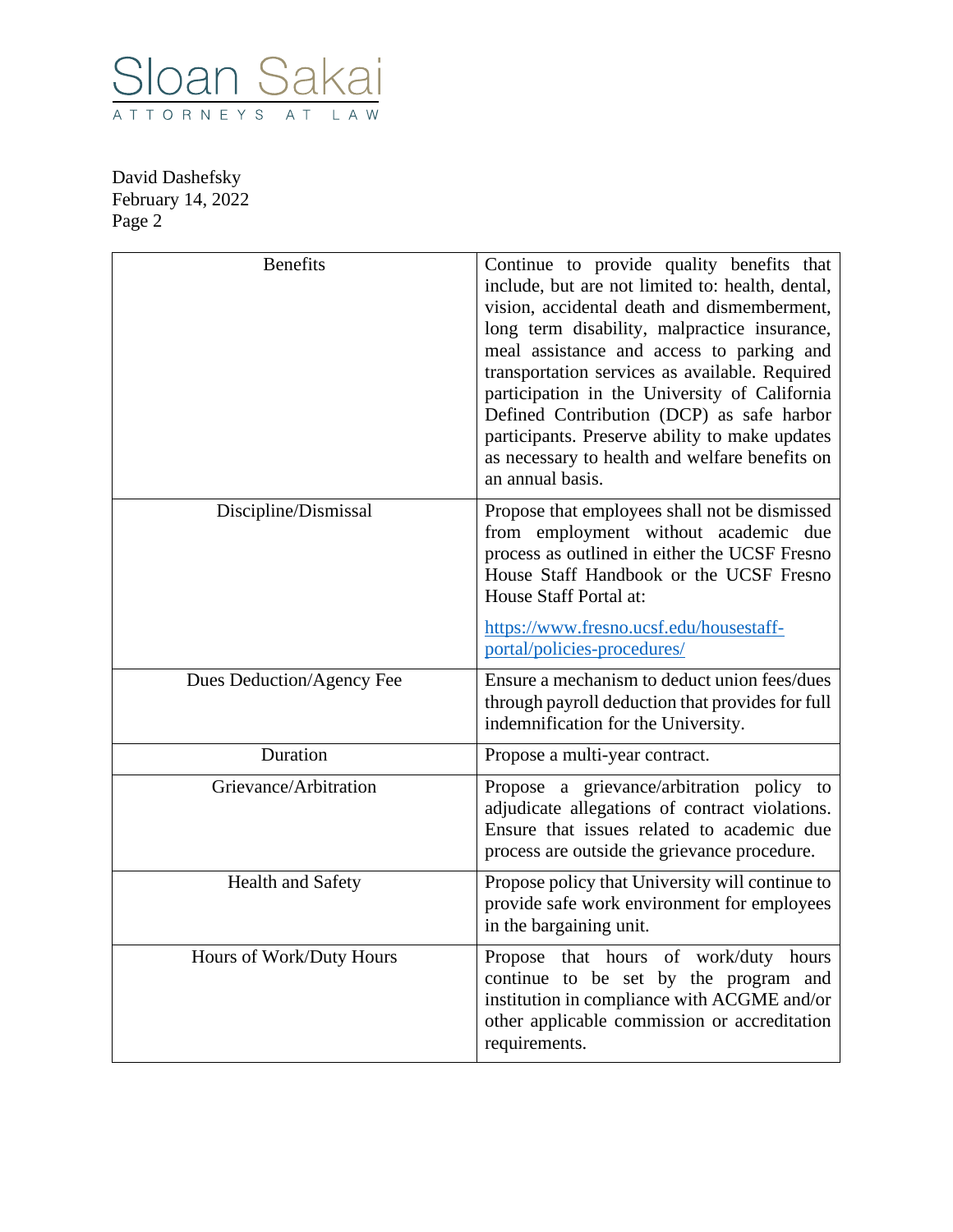

| <b>Leaves of Absence</b>        | Provide leaves of absence that are consistent<br>with all applicable laws, policies, and program<br>requirements.                                                                                                                                                                                                                                                                  |
|---------------------------------|------------------------------------------------------------------------------------------------------------------------------------------------------------------------------------------------------------------------------------------------------------------------------------------------------------------------------------------------------------------------------------|
| License and USMLE Reimbursement | Provide reasonable contribution towards initial<br>physician and surgeon license.                                                                                                                                                                                                                                                                                                  |
| Management/Academic Rights      | Maintain management rights, including right<br>to manage all operations, including protecting<br>management's sole discretion to make all<br>decisions with respect to academic program<br>clinical<br>requirements,<br>care,<br>hiring/reappointment<br>decisions,<br>and<br>qualifications.                                                                                      |
| Meals                           | Continue to provide reasonable access to<br>meals while working on site                                                                                                                                                                                                                                                                                                            |
| Pagers                          | Propose that University has option to continue<br>providing pagers either directly or through the<br>Community Regional Medical Centers and/or<br>can switch to comparable devices in the future.                                                                                                                                                                                  |
| Parking                         | Propose that University continue to provide<br>access to parking for residents and fellows<br>subject to reasonable parking fees.                                                                                                                                                                                                                                                  |
| Recognition                     | Recognize CIR/SEIU<br>exclusive<br>as the<br>representative for matters within the scope of<br>representation of bargaining as certified by the<br>Public<br>Employment<br>Relations<br>Board.<br>Delineate classifications within the bargaining<br>unit and those that are specifically excluded.<br>Provide for mechanism to resolve disputes<br>over unit recognition matters. |
| Severability                    | In the event that any part of the agreement is<br>unenforceable, etc., the remaining conditions<br>remain in full force and effect during the term<br>of the agreement.                                                                                                                                                                                                            |
| <b>Sick Leave</b>               | Maintain reasonable sick leave policy.                                                                                                                                                                                                                                                                                                                                             |
| <b>Vacation Leave</b>           | Maintain reasonable vacation policy.                                                                                                                                                                                                                                                                                                                                               |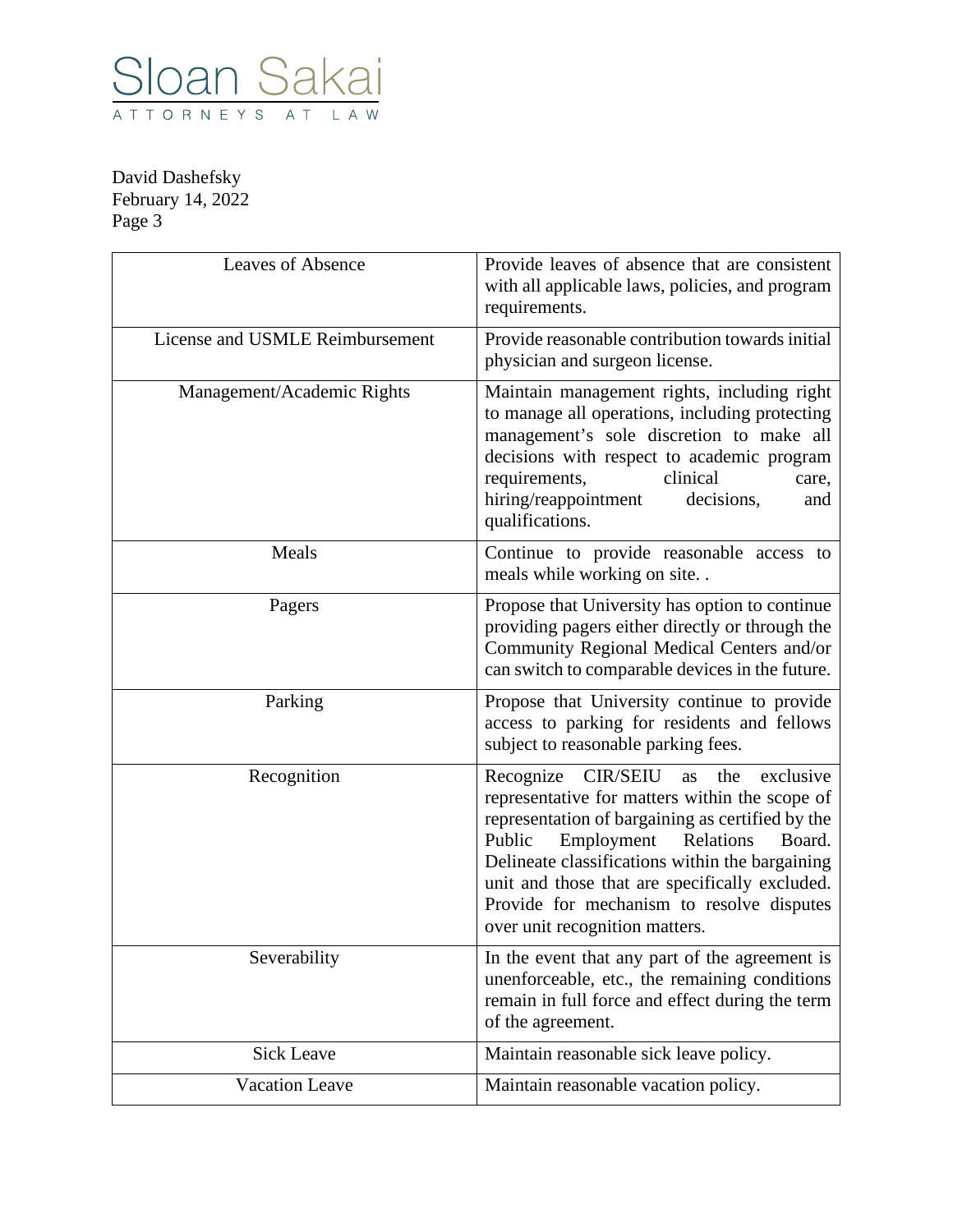

| Wages                 | Propose a wage plan that will continue to<br>attract highly qualified residents and fellows<br>Maintain the current pay structure for residents<br>and fellows. Maintain flexibility for programs<br>and/or departments to provide supplemental<br>compensation.                                                         |
|-----------------------|--------------------------------------------------------------------------------------------------------------------------------------------------------------------------------------------------------------------------------------------------------------------------------------------------------------------------|
| Waiver                | Propose a waiver by parties over right to<br>negotiate over topics raised in the agreement.<br>However, propose that University<br>may<br>implement changes that do not conflict with<br>the agreement or in areas not covered by the<br>agreement.                                                                      |
| <b>Work Rules</b>     | Propose policy that University maintains right<br>to create, modify and eliminate work rules as<br>necessary for efficient workplace operations<br>and standards, as long as those rules do not<br>conflict with the provisions of the agreement.<br>Ability to change past practice with reasonable<br>notice to union. |
| <b>Work Stoppages</b> | Propose prohibition on striking or sympathy<br>strikes during the term of this agreement<br>and/or during subsequent expired contract due<br>to health and safety nature of bargaining unit.                                                                                                                             |

The University reserves the right to raise and bargain over additional topics throughout the negotiation process. Additionally, the University may propose modifications to articles to ensure legal compliance and/or language consistency across the UC system regarding CIR/SEIU collective bargaining agreements.